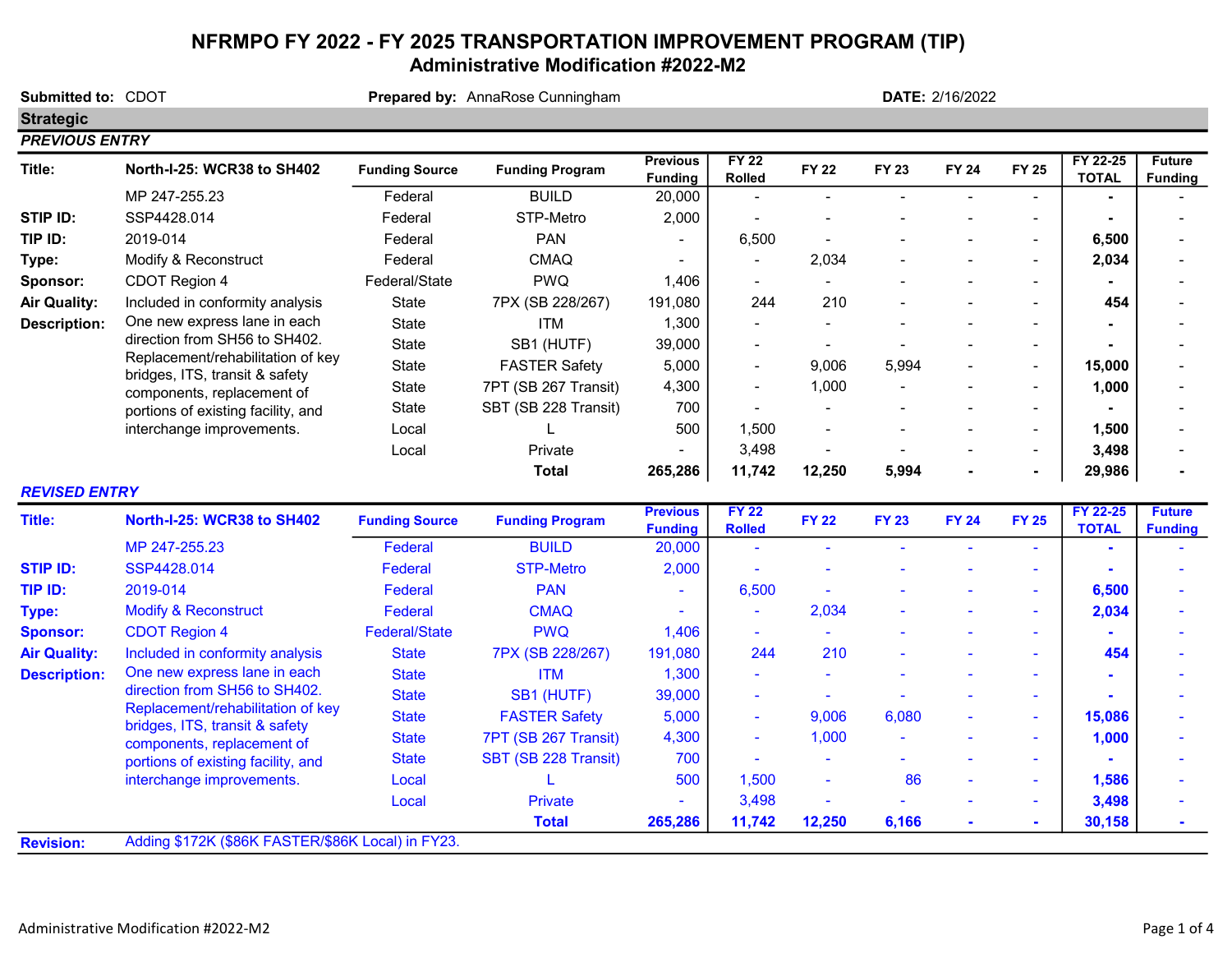|                       | <b>Surface Transportation Block Grant (STBG)</b>                    |                       |                        |                                   |                               |              |              |                              |                |                          |                                 |
|-----------------------|---------------------------------------------------------------------|-----------------------|------------------------|-----------------------------------|-------------------------------|--------------|--------------|------------------------------|----------------|--------------------------|---------------------------------|
| <b>PREVIOUS ENTRY</b> |                                                                     |                       |                        |                                   |                               |              |              |                              |                |                          |                                 |
| Title:                | <b>WCR 13 Alignment</b><br><b>Improvements</b>                      | <b>Funding Source</b> | <b>Funding Program</b> | <b>Previous</b><br><b>Funding</b> | <b>FY 22</b><br><b>Rolled</b> | <b>FY 22</b> | <b>FY 23</b> | <b>FY 24</b>                 | <b>FY 25</b>   | FY 22-25<br><b>TOTAL</b> | <b>Future</b><br><b>Funding</b> |
| Sponsor:              | Windsor                                                             | Federal               | <b>STBG</b>            |                                   |                               |              | 1,187        |                              |                | 1,187                    |                                 |
| STIP ID:              | SNF5788.056                                                         | Local                 |                        |                                   |                               | 247          |              |                              |                | 247                      |                                 |
| TIP ID:               | 2023-008                                                            | Local                 | LOM                    | $\overline{\phantom{a}}$          | $\sim$                        | 216          | 1,428        | $\qquad \qquad \blacksquare$ | $\blacksquare$ | 1,645                    |                                 |
| Type:                 | Modify & Reconstruct                                                |                       | Total                  | $\sim$                            | $\sim$                        | 463          | 2,616        | $\overline{\phantom{0}}$     | ۰.             | 3,079                    |                                 |
| <b>Air Quality:</b>   | <b>Exempt from Conformity Analysis</b>                              |                       |                        |                                   |                               |              |              |                              |                |                          |                                 |
| <b>Description:</b>   | Construct new alignment of WCR 13 near LCR 32E (WCR 68.5)           |                       |                        |                                   |                               |              |              |                              |                |                          |                                 |
| <b>REVISED ENTRY</b>  |                                                                     |                       |                        |                                   |                               |              |              |                              |                |                          |                                 |
| Title:                | <b>WCR 13 Alignment</b><br><b>Improvements</b>                      | <b>Funding Source</b> | <b>Funding Program</b> | <b>Previous</b><br><b>Funding</b> | <b>FY 22</b><br><b>Rolled</b> | <b>FY 22</b> | <b>FY 23</b> | <b>FY 24</b>                 | <b>FY 25</b>   | FY 22-25<br><b>TOTAL</b> | <b>Future</b><br><b>Funding</b> |
| <b>Sponsor:</b>       | Windsor                                                             | Federal               | <b>STBG</b>            |                                   |                               |              | 1,187        |                              |                | 1,187                    |                                 |
| <b>STIP ID:</b>       | SNF5788.056                                                         | Local                 |                        | $\blacksquare$                    | $\sim$                        |              | 247          | $\blacksquare$               |                | 247                      |                                 |
| TIP ID:               | 2023-008                                                            | Local                 | <b>LOM</b>             | $\sim$                            | $\sim$                        | $\sim$       | 1,645        | $\blacksquare$               | $\sim$         | 1,645                    |                                 |
| Type:                 | <b>Modify &amp; Reconstruct</b>                                     |                       | <b>Total</b>           | $\sim$                            | $\sim$                        | $\sim$       | 3,079        | ٠                            |                | 3,079                    |                                 |
| <b>Air Quality:</b>   | <b>Exempt from Conformity Analysis</b>                              |                       |                        |                                   |                               |              |              |                              |                |                          |                                 |
| <b>Description:</b>   | Construct new alignment of WCR 13 near LCR 32E (WCR 68.5)           |                       |                        |                                   |                               |              |              |                              |                |                          |                                 |
| <b>Revision:</b>      | Rolling FY22 L and LOM funds into FY23. No change to total funding. |                       |                        |                                   |                               |              |              |                              |                |                          |                                 |

## FTA 5307 - Urbanized Area Formula Program

| <b>PREVIOUS ENTRY</b> |                                                                                   |                       |                        |                                   |                               |              |              |              |              |                          |                                 |
|-----------------------|-----------------------------------------------------------------------------------|-----------------------|------------------------|-----------------------------------|-------------------------------|--------------|--------------|--------------|--------------|--------------------------|---------------------------------|
| Title:                | <b>Fixed Route Operations</b>                                                     | <b>Funding Source</b> | <b>Funding Program</b> | <b>Previous</b><br><b>Funding</b> | <b>FY 22</b><br><b>Rolled</b> | <b>FY 22</b> | <b>FY 23</b> | <b>FY 24</b> | <b>FY 25</b> | FY 22-25<br><b>TOTAL</b> | <b>Future</b><br><b>Funding</b> |
| Sponsor:              | <b>Fort Collins</b>                                                               | Federal               | FTA 5307               | 2,200                             | $\sim$                        | 2,200        | 2,200        | 2,200        | 2,200        | 8,800                    |                                 |
| STIP ID:              | SST6741.101                                                                       | Local                 |                        | 1,900                             | $\sim$                        | 2,200        | 2,200        | 2,200        | 2,200        | 8,800                    |                                 |
| TIP ID:               | 2017-037                                                                          |                       | Total                  | 4,100                             | $\blacksquare$                | 4,400        | 4,400        | 4,400        | 4,400        | 17,600                   |                                 |
| Type:                 | Operations                                                                        |                       |                        |                                   |                               |              |              |              |              |                          |                                 |
| <b>Air Quality:</b>   | Exempt from conformity analysis                                                   |                       |                        |                                   |                               |              |              |              |              |                          |                                 |
| Description:          | Transfort Fixed Route Operations including Transit Planning, Design, and Capital. |                       |                        |                                   |                               |              |              |              |              |                          |                                 |
| <b>REVISED ENTRY</b>  |                                                                                   |                       |                        |                                   |                               |              |              |              |              |                          |                                 |
| Title:                | <b>Fixed Route Operations</b>                                                     | <b>Funding Source</b> | <b>Funding Program</b> | <b>Previous</b><br><b>Funding</b> | <b>FY 22</b><br><b>Rolled</b> | <b>FY 22</b> | <b>FY 23</b> | <b>FY 24</b> | <b>FY 25</b> | FY 22-25<br><b>TOTAL</b> | <b>Future</b><br><b>Funding</b> |
|                       |                                                                                   |                       |                        |                                   |                               |              |              |              |              |                          |                                 |
| <b>Sponsor:</b>       | <b>Fort Collins</b>                                                               | Federal               | <b>FTA 5307</b>        | 2,200                             | $\sim$                        | 2,200        | 2,200        | 2,200        | 2,200        | 8,800                    |                                 |
| <b>STIP ID:</b>       | SST6741.101                                                                       | Local                 |                        | 1,900                             | $\sim$                        | 1,900        | 2,200        | 2,200        | 2,200        | 8,500                    |                                 |
| TIP ID:               | 2017-037                                                                          |                       | <b>Total</b>           | 4,100                             | $\sim$                        | 4,100        | 4,400        | 4,400        | 4,400        | 17,300                   |                                 |
| Type:                 | <b>Operations</b>                                                                 |                       |                        |                                   |                               |              |              |              |              |                          |                                 |
| <b>Air Quality:</b>   | Exempt from conformity analysis                                                   |                       |                        |                                   |                               |              |              |              |              |                          |                                 |
| <b>Description:</b>   | Transfort Fixed Route Operations including Transit Planning, Design, and Capital. |                       |                        |                                   |                               |              |              |              |              |                          |                                 |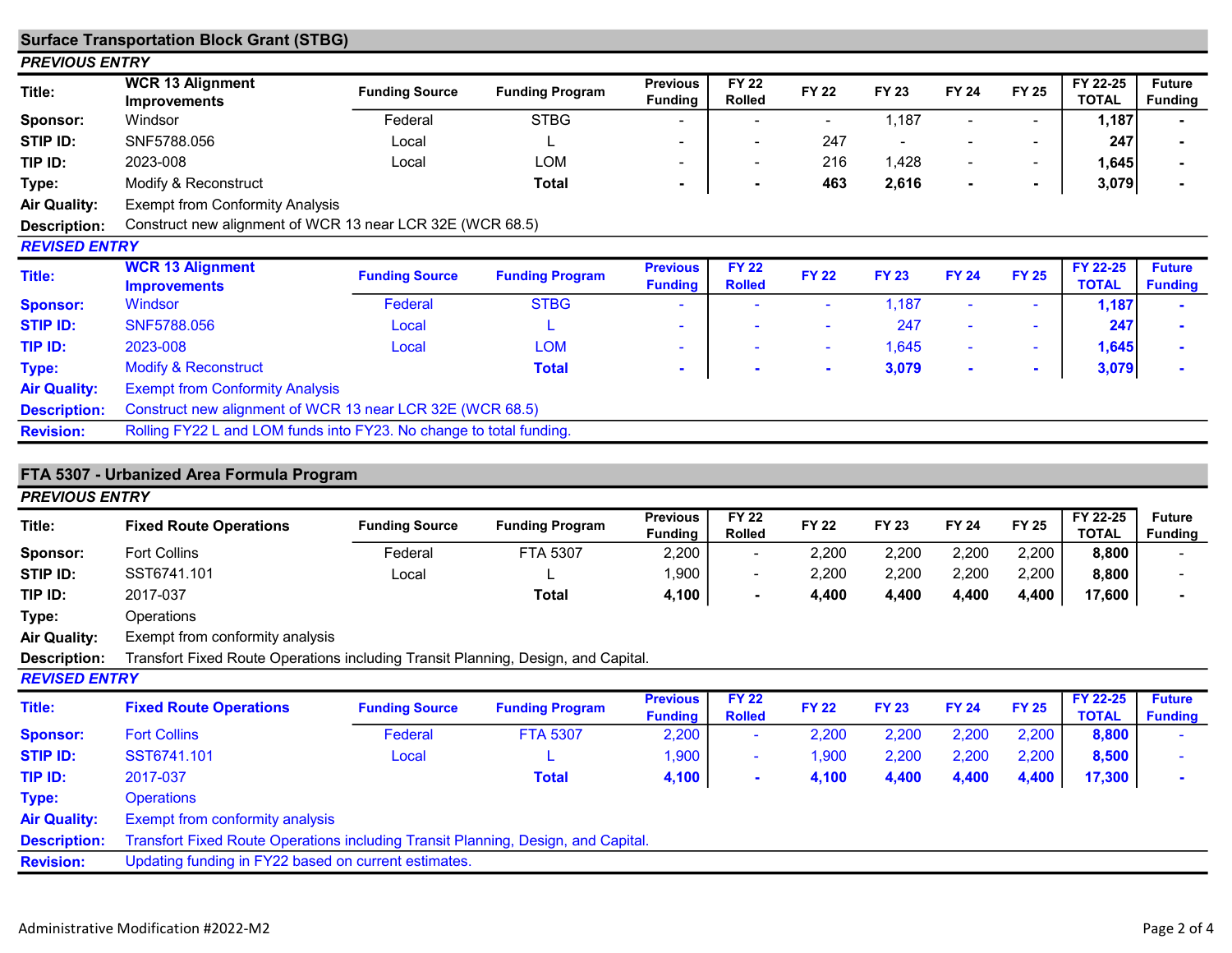## PREVIOUS ENTRY

| Title:              | <b>Demand Response Paratransit</b><br>Services                                               | <b>Funding Source</b> | <b>Funding Program</b> | <b>Previous</b><br><b>Funding</b> | <b>FY 22</b><br><b>Rolled</b> | <b>FY 22</b> | <b>FY 23</b> | <b>FY 24</b> | <b>FY 25</b> | FY 22-25<br><b>TOTAL</b> | <b>Future</b><br><b>Funding</b> |
|---------------------|----------------------------------------------------------------------------------------------|-----------------------|------------------------|-----------------------------------|-------------------------------|--------------|--------------|--------------|--------------|--------------------------|---------------------------------|
| Sponsor:            | <b>Fort Collins</b>                                                                          | Federal               | FTA 5307               | 336                               | $\blacksquare$                | 400          | 400          | 400          | 400          | 1,600                    |                                 |
| STIP ID:            | SST6741.086                                                                                  | Local                 |                        | 505                               | -                             | 600          | 600          | 600          | 600          | 2,400                    |                                 |
| TIP ID:             | 2017-039                                                                                     |                       | <b>Total</b>           | 841                               | ۰                             | 1,000        | 1,000        | 1,000        | 1,000        | 4,000                    |                                 |
| Type:               | Operations                                                                                   |                       |                        |                                   |                               |              |              |              |              |                          |                                 |
| Air Quality:        | Exempt from conformity analysis                                                              |                       |                        |                                   |                               |              |              |              |              |                          |                                 |
| <b>Description:</b> | Provision of contracted demand response paratransit services for the Transfort service area. |                       |                        |                                   |                               |              |              |              |              |                          |                                 |
| REVISED ENTRY       |                                                                                              |                       |                        |                                   |                               |              |              |              |              |                          |                                 |
| Title:              | <b>Demand Response Paratransit</b><br><b>Services</b>                                        | <b>Funding Source</b> | <b>Funding Program</b> | <b>Previous</b><br><b>Funding</b> | <b>FY 22</b><br><b>Rolled</b> | <b>FY 22</b> | <b>FY 23</b> | <b>FY 24</b> | <b>FY 25</b> | FY 22-25<br><b>TOTAL</b> | <b>Future</b><br><b>Funding</b> |
| <b>Sponsor:</b>     | <b>Fort Collins</b>                                                                          | Federal               | <b>FTA 5307</b>        | 336                               | ۰                             | 336          | 400          | 400          | 400          | 1,536                    |                                 |
| STIP ID:            | SST6741,086                                                                                  | Local                 |                        | 505                               | ۰                             | 505          | 600          | 600          | 600          | 2,305                    |                                 |
| TIP ID:             | 2017-039                                                                                     |                       | <b>Total</b>           | 841                               | $\sim$                        | 841          | 1,000        | 1,000        | 1,000        | 3,841                    |                                 |
| Type:               | <b>Operations</b>                                                                            |                       |                        |                                   |                               |              |              |              |              |                          |                                 |
| <b>Air Quality:</b> | <b>Exempt from conformity analysis</b>                                                       |                       |                        |                                   |                               |              |              |              |              |                          |                                 |
| <b>Description:</b> | Provision of contracted demand response paratransit services for the Transfort service area. |                       |                        |                                   |                               |              |              |              |              |                          |                                 |
| <b>Revision:</b>    | Updating funding in FY22 based on current estimates.                                         |                       |                        |                                   |                               |              |              |              |              |                          |                                 |

## PREVIOUS ENTRY

| Title:               | Maintain, Repair & Replace<br><b>Assets</b>                                                                  | <b>Funding Source</b> | <b>Funding Program</b> | <b>Previous</b><br><b>Funding</b> | <b>FY 22</b><br><b>Rolled</b> | <b>FY 22</b> | <b>FY 23</b> | <b>FY 24</b> | <b>FY 25</b> | FY 22-25<br><b>TOTAL</b> | <b>Future</b><br><b>Funding</b> |
|----------------------|--------------------------------------------------------------------------------------------------------------|-----------------------|------------------------|-----------------------------------|-------------------------------|--------------|--------------|--------------|--------------|--------------------------|---------------------------------|
| Sponsor:             | <b>Fort Collins</b>                                                                                          | Federal               | FTA 5307               | 1,124                             | $\sim$                        | 1,090        | 1,090        | 1,090        | 1,090        | 4,360                    |                                 |
| STIP ID:             | SST6741.111                                                                                                  | Local                 |                        | 281                               | $\sim$                        | 272          | 272          | 272          | 272          | 1,088                    |                                 |
| TIP ID:              | 2017-038                                                                                                     |                       | <b>Total</b>           | 1,405                             | $\sim$                        | 1,362        | 1,362        | 1,362        | 1,362        | 5,448                    |                                 |
| Type:                | Operations                                                                                                   |                       |                        |                                   |                               |              |              |              |              |                          |                                 |
| <b>Air Quality:</b>  | Exempt from conformity analysis                                                                              |                       |                        |                                   |                               |              |              |              |              |                          |                                 |
| <b>REVISED ENTRY</b> |                                                                                                              |                       |                        |                                   |                               |              |              |              |              |                          |                                 |
| Title:               | <b>Maintain, Repair &amp; Replace</b><br><b>Assets</b>                                                       | <b>Funding Source</b> | <b>Funding Program</b> | <b>Previous</b><br><b>Funding</b> | <b>FY 22</b><br><b>Rolled</b> | <b>FY 22</b> | <b>FY 23</b> | <b>FY 24</b> | <b>FY 25</b> | FY 22-25<br><b>TOTAL</b> | <b>Future</b><br><b>Funding</b> |
| <b>Sponsor:</b>      | <b>Fort Collins</b>                                                                                          | Federal               | <b>FTA 5307</b>        | 1,124                             | $\sim$                        | 1,103        | 1,090        | 1,090        | 1,090        | 4,373                    |                                 |
| <b>STIP ID:</b>      | SST6741.111                                                                                                  | Local                 |                        | 281                               | $\sim$                        | 276          | 272          | 272          | 272          | 1,092                    |                                 |
| TIP ID:              | 2017-038                                                                                                     |                       | <b>Total</b>           | 1,405                             | $\sim$                        | 1,379        | 1,362        | 1,362        | 1,362        | 5,465                    |                                 |
| Type:                | <b>Operations</b>                                                                                            |                       |                        |                                   |                               |              |              |              |              |                          |                                 |
| <b>Air Quality:</b>  | Exempt from conformity analysis                                                                              |                       |                        |                                   |                               |              |              |              |              |                          |                                 |
| <b>Description:</b>  | Maintenance, repair and replacement of fleet, facilities and technology assets, including security projects. |                       |                        |                                   |                               |              |              |              |              |                          |                                 |
| <b>Revision:</b>     | Updating funding in FY22 based on current estimates.                                                         |                       |                        |                                   |                               |              |              |              |              |                          |                                 |